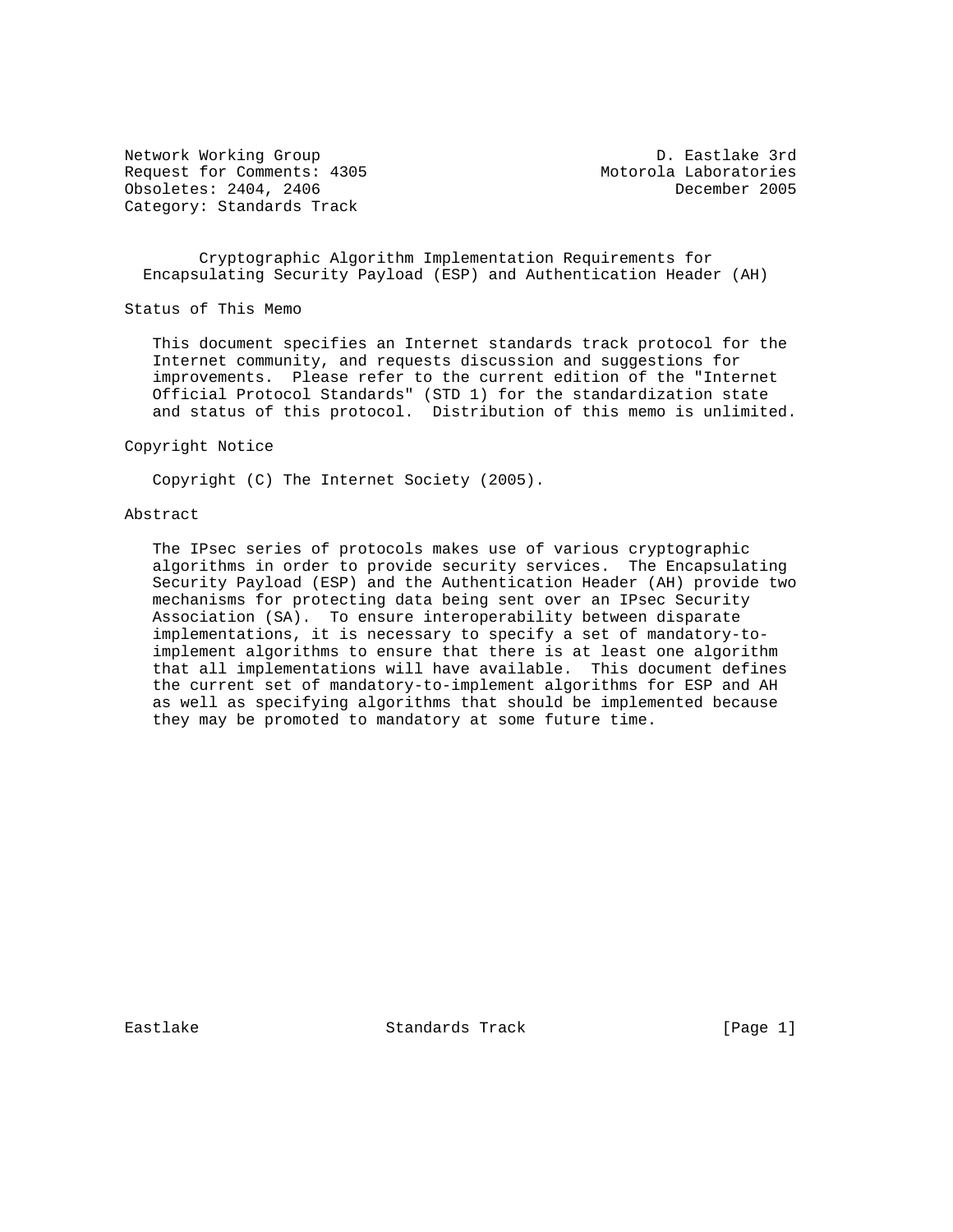# Table of Contents

| 3.1.1. ESP Encryption and Authentication Algorithms 4 |
|-------------------------------------------------------|
| 3.1.2. ESP Combined Mode Algorithms 4                 |
|                                                       |
|                                                       |
|                                                       |
|                                                       |
|                                                       |
|                                                       |

#### 1. Introduction

 The Encapsulating Security Payload (ESP) and the Authentication Header (AH) provide two mechanisms for protecting data being sent over an IPsec Security Association (SA) [IPsec, ESP, AH]. To ensure interoperability between disparate implementations, it is necessary to specify a set of mandatory-to-implement algorithms to ensure that there is at least one algorithm that all implementations will have available. This document defines the current set of mandatory-to implement algorithms for ESP and AH as well as specifying algorithms that should be implemented because they may be promoted to mandatory at some future time.

 The nature of cryptography is that new algorithms surface continuously and existing algorithms are continuously attacked. An algorithm believed to be strong today may be demonstrated to be weak tomorrow. Given this, the choice of mandatory-to-implement algorithm should be conservative so as to minimize the likelihood of it being compromised quickly. Thought should also be given to performance considerations as many uses of IPsec will be in environments where performance is a concern.

 Finally, we need to recognize that the mandatory-to-implement algorithm(s) may need to change over time to adapt to the changing world. For this reason, the selection of mandatory-to-implement algorithms is not included the main IPsec, ESP, or AH specifications. It is instead placed in this document. As the choice of algorithm changes, only this document should need to be updated.

 Ideally, the mandatory-to-implement algorithm of tomorrow should already be available in most implementations of IPsec by the time it is made mandatory. To facilitate this, we will attempt to identify such algorithms (as they are known today) in this document. There is

Eastlake Standards Track [Page 2]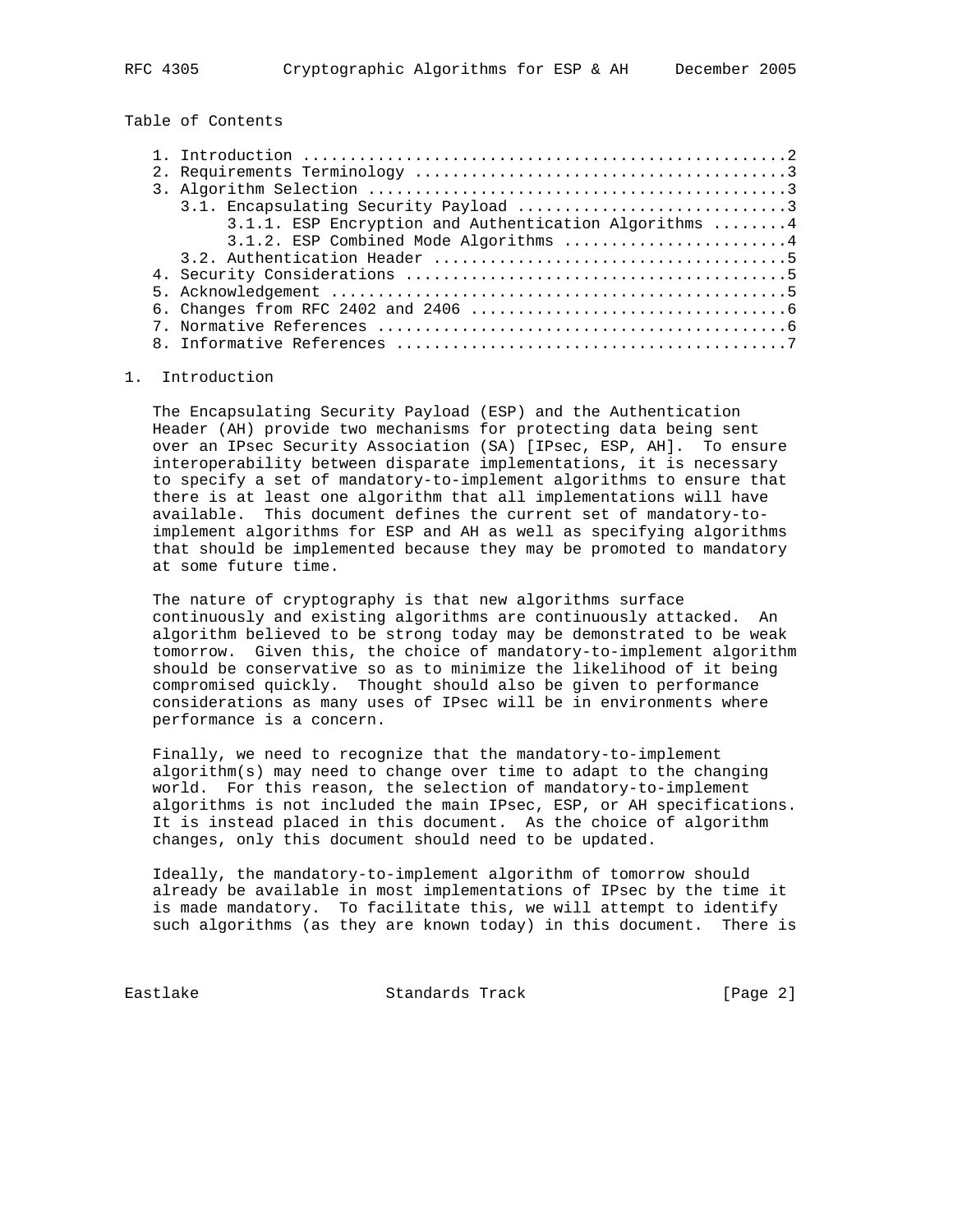no guarantee that the algorithms we believe today may be mandatory in the future will in fact become so. All algorithms known today are subject to cryptographic attack and may be broken in the future.

2. Requirements Terminology

 Keywords "MUST", "MUST NOT", "REQUIRED", "SHOULD", "SHOULD NOT" and "MAY" that appear in this document are to be interpreted as described in [RFC2119].

We define some additional terms here:

- SHOULD+ This term means the same as SHOULD. However, it is likely that an algorithm marked as SHOULD+ will be promoted at some future time to be a MUST.
- SHOULD- This term means the same as SHOULD. However, it is likely that an algorithm marked as SHOULD- will be deprecated to a MAY or worse in a future version of this document.
- MUST- This term means the same as MUST. However, we expect that at some point in the future this algorithm will no longer be a MUST.

### 3. Algorithm Selection

 For IPsec implementations to interoperate, they must support one or more security algorithms in common. This section specifies the security algorithm implementation requirements for standards conformant ESP and AH implementations. The security algorithms actually used for any particular ESP or AH security association are determined by a negotiation mechanism, such as the Internet Key Exchange (IKE [RFC2409, IKEv2]) or pre-establishment.

 Of course, additional standard and proprietary algorithms beyond those listed below can be implemented.

3.1. Encapsulating Security Payload

 The implementation conformance requirements for security algorithms for ESP are given in the tables below. See Section 2 for definitions of the values in the "Requirement" column.

Eastlake Standards Track [Page 3]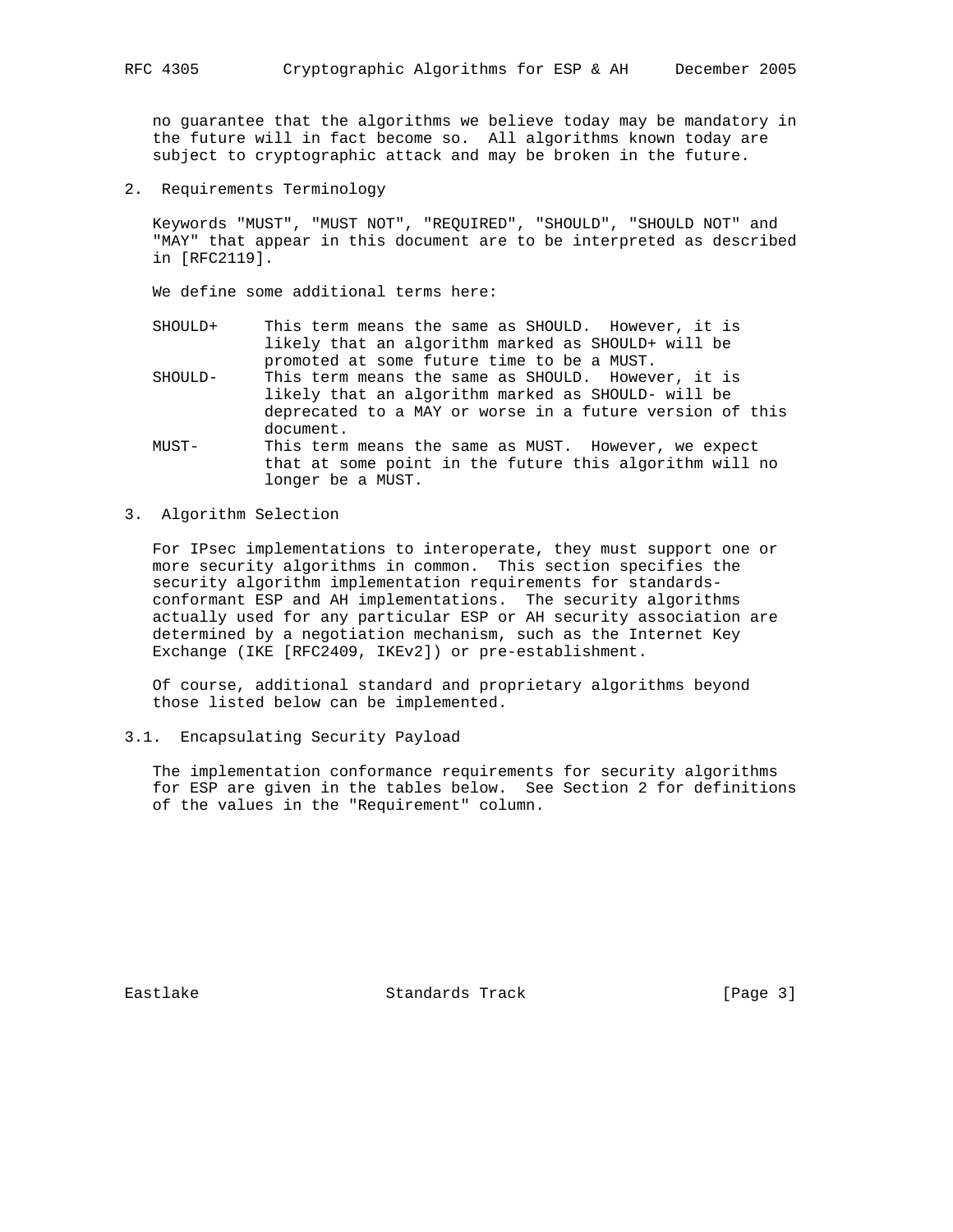#### 3.1.1. ESP Encryption and Authentication Algorithms

 These tables list encryption and authentication algorithms for the IPsec Encapsulating Security Payload protocol.

| Requirement   | Encryption Algorithm (notes)        |
|---------------|-------------------------------------|
|               |                                     |
| MUST          | NULL(1)                             |
| MUST-         | TripleDES-CBC [RFC2451]             |
| SHOULD+       | AES-CBC with 128-bit keys [RFC3602] |
| <b>SHOULD</b> | AES-CTR [RFC3686]                   |
| SHOULD NOT    | DES-CBC [RFC2405] (3)               |
| Requirement   | Authentication Algorithm (notes)    |
|               |                                     |
| MUST          | HMAC-SHA1-96 [RFC2404]              |
| MUST          | NULL (1)                            |
| SHOULD+       | AES-XCBC-MAC-96 [RFC3566]           |
| MAY           | HMAC-MD5-96 [RFC2403] (2)           |
|               |                                     |

Notes:

- (1) Since ESP encryption and authentication are optional, support for the two "NULL" algorithms is required to maintain consistency with the way these services are negotiated. Note that while authentication and encryption can each be "NULL", they MUST NOT both be "NULL".
- (2) Weaknesses have become apparent in MD5; however, these should not affect the use of MD5 with HMAC.
- (3) DES, with its small key size and publicly demonstrated and open design special-purpose cracking hardware, is of questionable security for general use.

#### 3.1.2. ESP Combined Mode Algorithms

 As specified in [ESP], combined mode algorithms are supported that provide both confidentiality and authentication services. Support of such algorithms will require proper structuring of ESP implementations. Under many circumstances, combined mode algorithms provide significant efficiency and throughput advantages. Although there are no suggested or required combined algorithms at this time, AES-CCM [CCM], which has been adopted as the preferred mode for security in IEEE 802.11 [802.11i], is expected to be of interest in the near future.

Eastlake Standards Track [Page 4]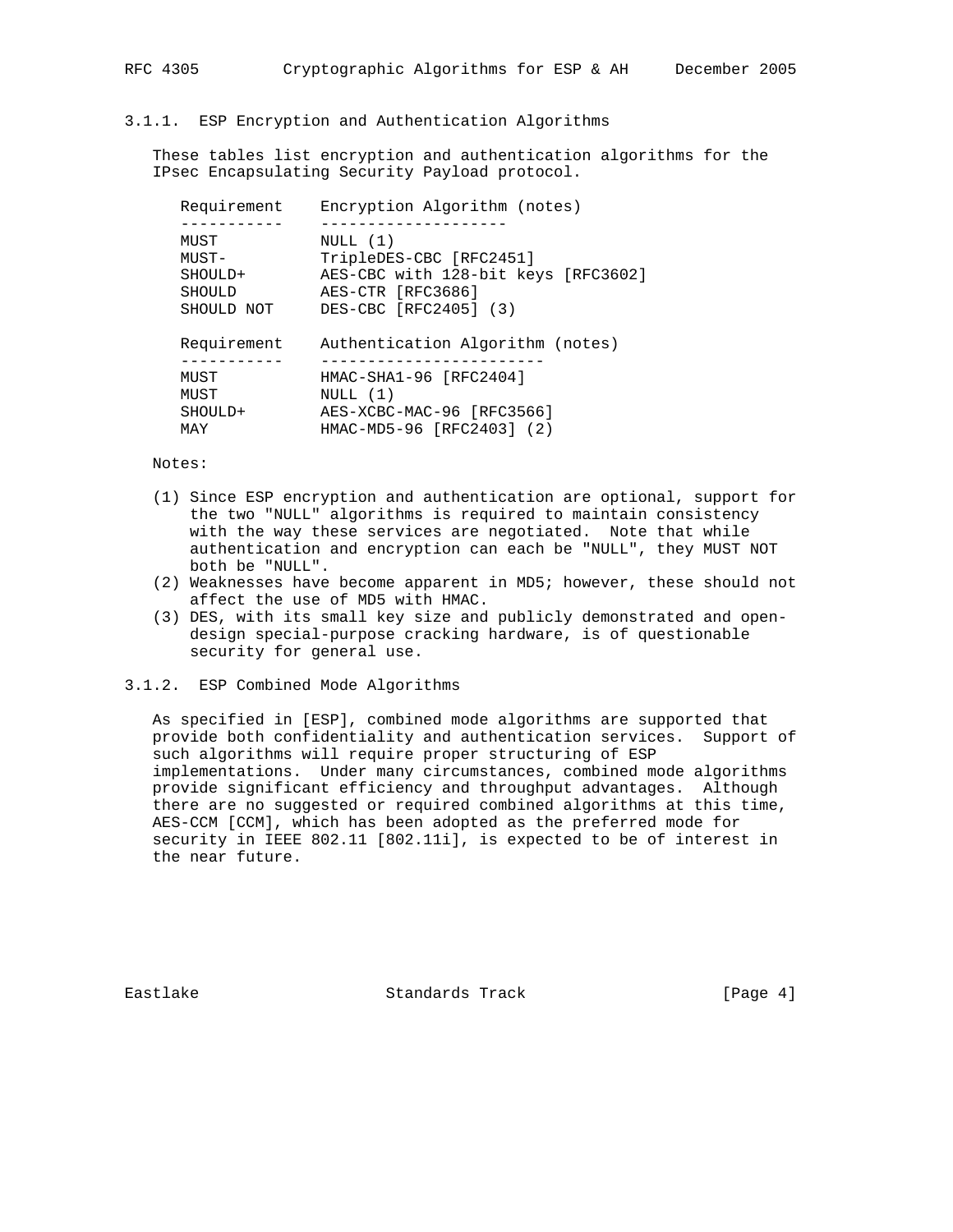## 3.2. Authentication Header

 The implementation conformance requirements for security algorithms for AH are given below. See Section 2 for definitions of the values in the "Requirement" column. As you would suspect, all of these algorithms are authentication algorithms.

| Requirement | Algorithm (notes)         |
|-------------|---------------------------|
|             |                           |
| MUST        | HMAC-SHA1-96 [RFC2404]    |
| SHOULD+     | AES-XCBC-MAC-96 [RFC3566] |
| MAY         | HMAC-MD5-96 [RFC2403] (1) |

Note:

- (1) Weaknesses have become apparent in MD5; however, these should not affect the use of MD5 with HMAC.
- 4. Security Considerations

 The security of cryptographic-based systems depends on both the strength of the cryptographic algorithms chosen and the strength of the keys used with those algorithms. The security also depends on the engineering and administration of the protocol used by the system to ensure that there are no non-cryptographic ways to bypass the security of the overall system.

 This document concerns itself with the selection of cryptographic algorithms for the use of ESP and AH, specifically with the selection of mandatory-to-implement algorithms. The algorithms identified in this document as "MUST implement" or "SHOULD implement" are not known to be broken at the current time, and cryptographic research so far leads us to believe that they will likely remain secure into the foreseeable future. However, this is not necessarily forever. We would therefore expect that new revisions of this document will be issued from time to time that reflect the current best practice in this area.

5. Acknowledgement

 Much of the wording herein was adapted from RFC 4307, "Cryptographic Algorithms for Use in the Internet Key Exchange Version 2", by Jeffrey I. Schiller.

Eastlake Standards Track [Page 5]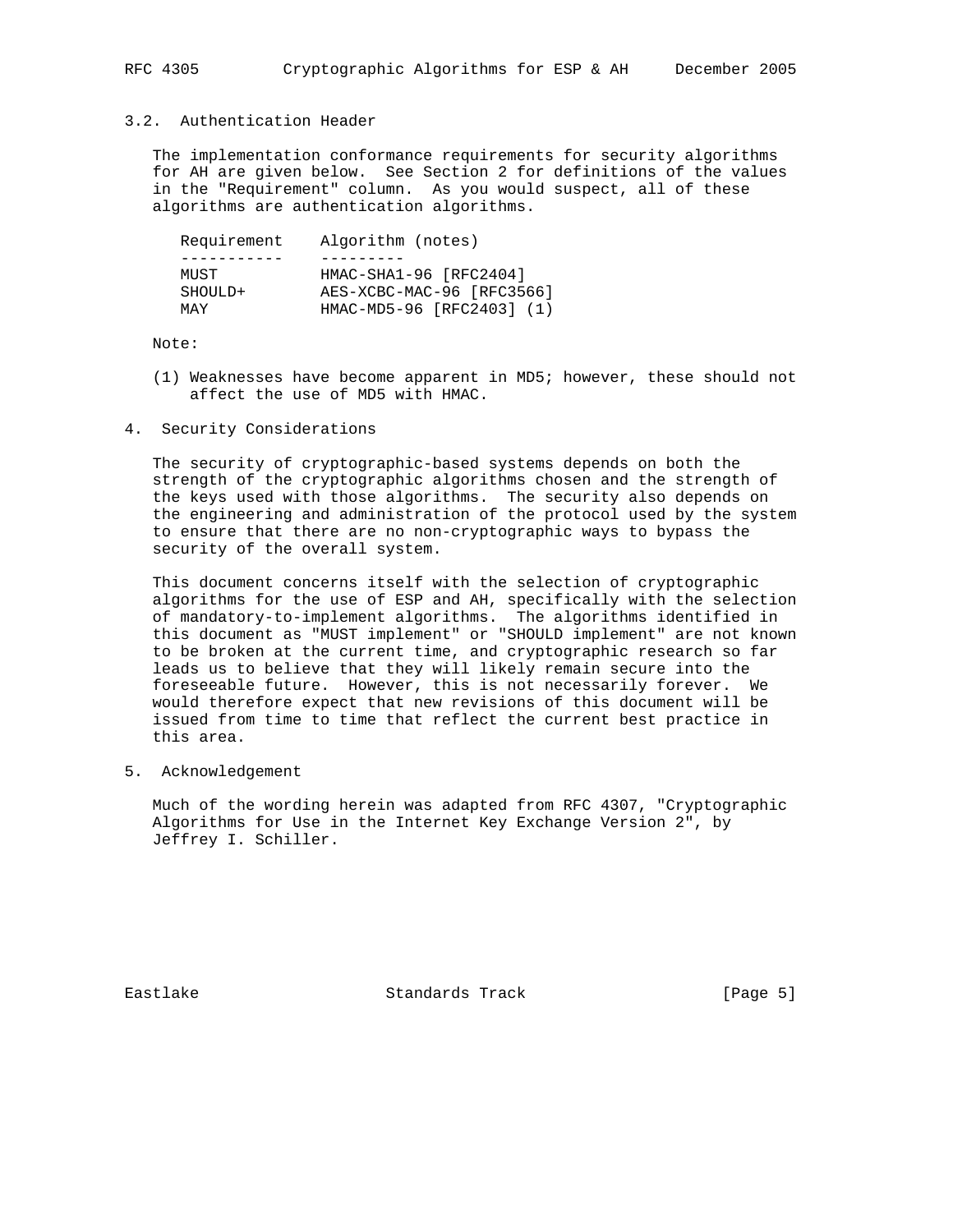# 6. Changes from RFC 2402 and 2406

 [RFC2402] and [RFC2406] defined the IPsec Authentication Header and IPsec Encapsulating Security Payload. Each specified the implementation requirements for cryptographic algorithms for their respective protocols. They have now been replaced with [AH] and [ESP], which do not specify cryptographic algorithm implementation requirements, and this document, which specifies such requirements for both [AH] and [ESP].

The implementation requirements are compared below:

| old old |                  | New        |                               |
|---------|------------------|------------|-------------------------------|
|         | $Req.$ RFC $(s)$ |            | Requirement Algorithm (notes) |
|         | MIIST 2406       | SHOULD NOT | DES-CBC [RFC2405] (1)         |
|         | MUST 2402 2406   | MAY        | HMAC-MD5-96 [RFC2403]         |
|         | MUST 2402 2406   | MUST       | HMAC-SHA1-96 [RFC2404]        |

Note:

- (1) The IETF deprecated the use of single DES years ago and has not included it in any new standard for some time (see IESG note on the first page of [RFC2407]). But this document represents the first standards-track recognition of that deprecation by specifying that implementations SHOULD NOT provide single DES. The US Government National Institute of Standards and Technology (NIST) has formally recognized the weakness of single DES by a notice published in the 26 July 2004 US Government Federal Register (Docket No. 040602169-4169-01) proposing to withdraw it as a US Government Standard. Triple DES remains approved by both the IETF and NIST.
- 7. Normative References
	- [AH] Kent, S., "IP Authentication Header", RFC 4302, December 2005.
	- [ESP] Kent, S., "IP Encapsulating Security Payload (ESP)", RFC 4303, December 2005.
	- [IPsec] Kent, S., "Security Architecture for the Internet Protocol", RFC 4301, December 2005.
	- [RFC2119] Bradner, S., "Key words for use in RFCs to Indicate Requirement Levels", BCP 14, RFC 2119, March 1997.

Eastlake Standards Track [Page 6]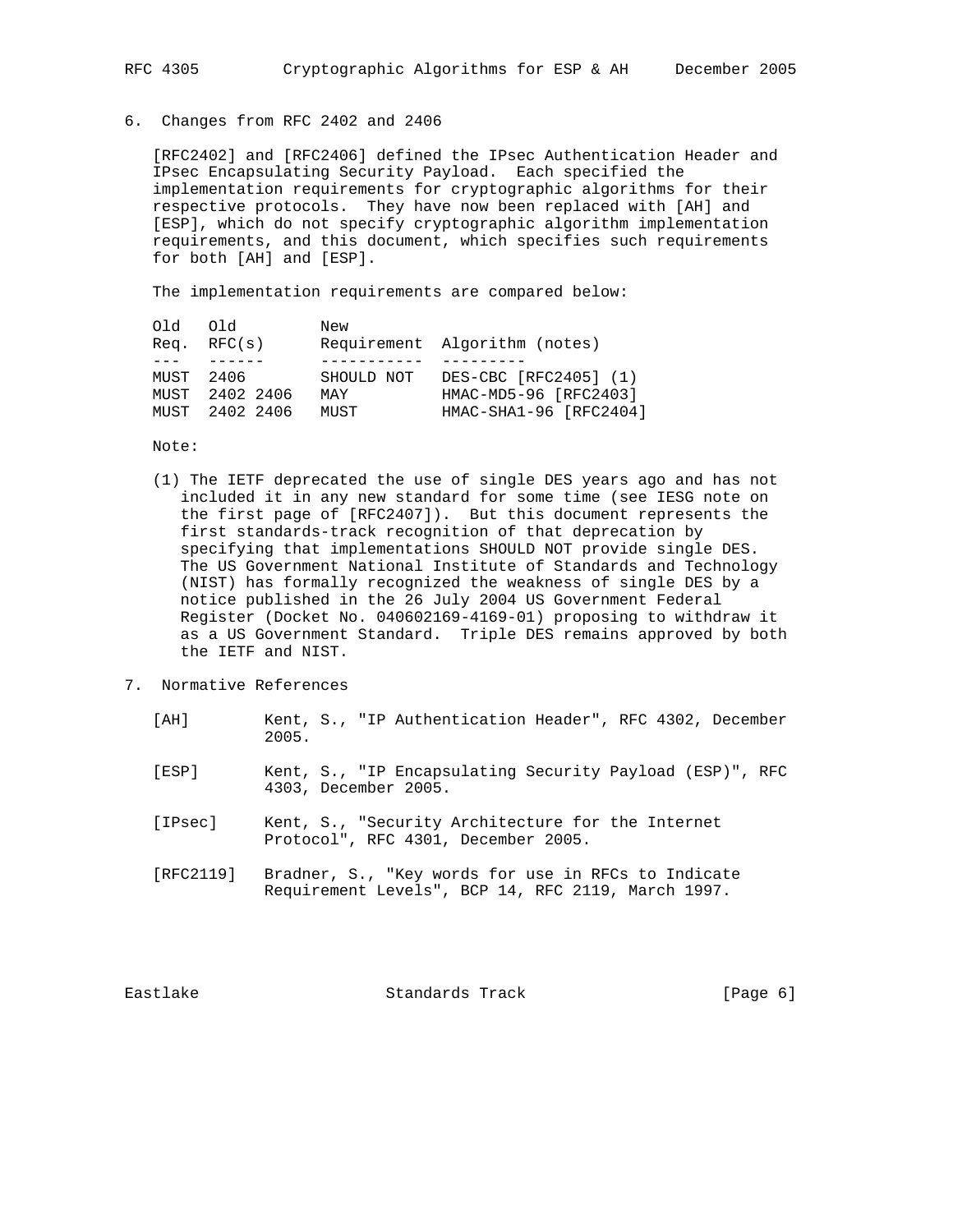- [RFC2403] Madson, C. and R. Glenn, "The Use of HMAC-MD5-96 within ESP and AH", RFC 2403, November 1998.
- [RFC2404] Madson, C. and R. Glenn, "The Use of HMAC-SHA-1-96 within ESP and AH", RFC 2404, November 1998.
- [RFC2405] Madson, C. and N. Doraswamy, "The ESP DES-CBC Cipher Algorithm With Explicit IV", RFC 2405, November 1998.
- [RFC3566] Frankel, S. and H. Herbert, "The AES-XCBC-MAC-96 Algorithm and Its Use With IPsec", RFC 3566, September 2003.
- [RFC3602] Frankel, S., Glenn, R., and S. Kelly, "The AES-CBC Cipher Algorithm and Its Use with IPsec", RFC 3602, September 2003.
- [RFC3686] Housley, R., "Using Advanced Encryption Standard (AES) Counter Mode With IPsec Encapsulating Security Payload (ESP)", RFC 3686, January 2004.
- 8. Informative References
	- [802.11i] LAN/MAN Specific Requirements Part 11: Wireless Medium Access Control (MAC) and physical layer (PHY) specifications: Medium Access Control (MAC) Security Enhancements, IEEE Std 802.11i, June 2004.
	- [JIS] Schiller, J., "Cryptographic Algorithms for Use in the Internet Key Exchange Version 2 (IKEv2)", RFC 4307, December 2005.
	- [CCM] Housley, R., "Using Advanced Encryption Standard (AES) Counter Mode With IPsec Encapsulating Security Payload (ESP)", RFC 3686, January 2004.
	- [IKEv2] Kaufman, C., Ed., "Internet Key Exchange (IKEv2) Protocol", RFC 4306, December 2005.
	- [RFC791] Postel, J., "Internet Protocol", STD 5, RFC 791, September 1981.
	- [RFC2402] Kent, S. and R. Atkinson, "IP Authentication Header", RFC 2402, November 1998.
	- [RFC2406] Kent, S. and R. Atkinson, "IP Encapsulating Security Payload (ESP)", RFC 2406, November 1998.

Eastlake Standards Track [Page 7]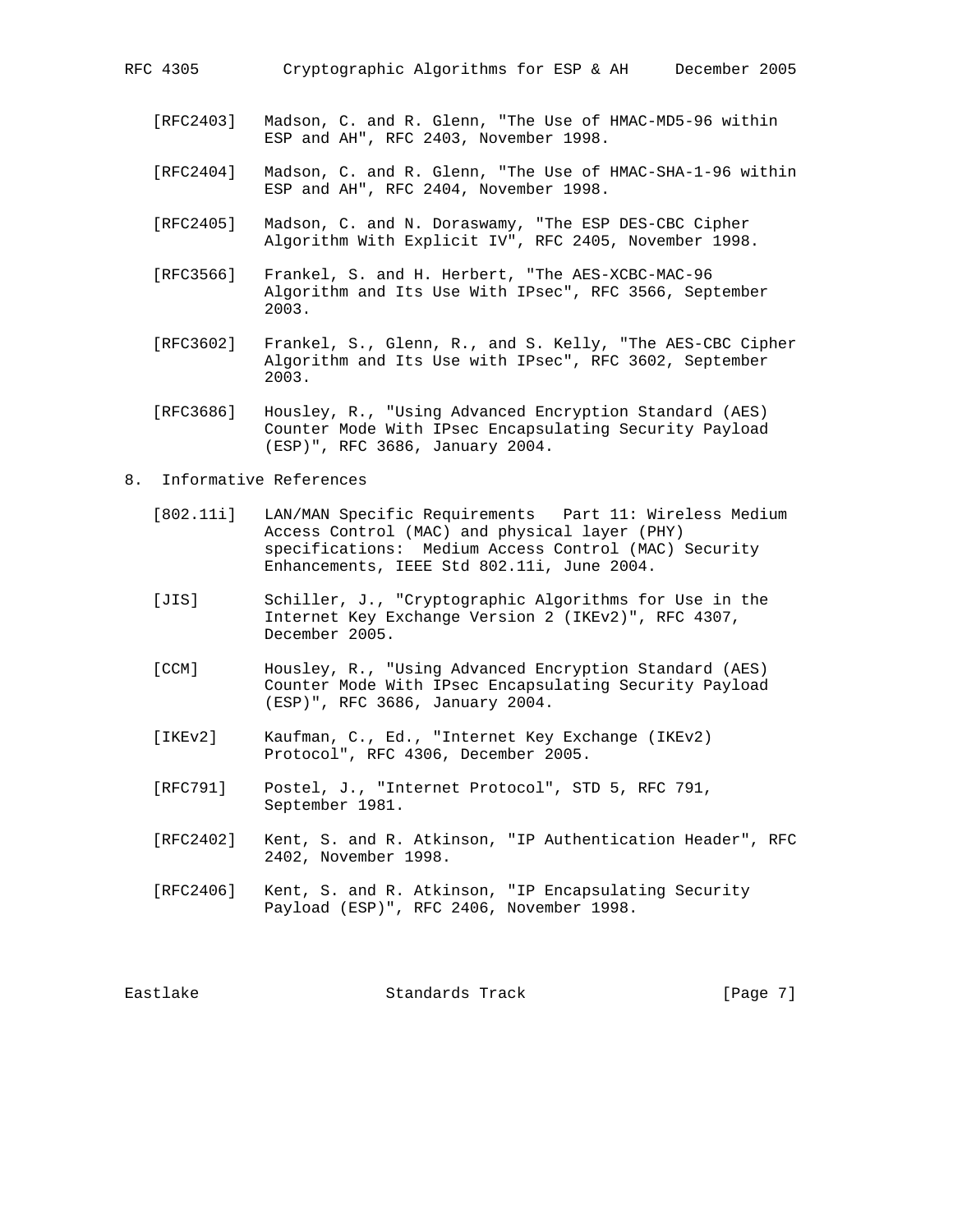- [RFC2407] Piper, D., "The Internet IP Security Domain of Interpretation for ISAKMP", RFC 2407, November 1998.
- [RFC2409] Harkins, D. and D. Carrel, "The Internet Key Exchange (IKE)", RFC 2409, November 1998.

Author's Address

 Donald E. Eastlake 3rd Motorola Laboratories 155 Beaver Street Milford, MA 01757 USA

 Phone: +1-508-786-7554 (w) +1-508-634-2066 (h) EMail: Donald.Eastlake@Motorola.com

Eastlake Standards Track [Page 8]